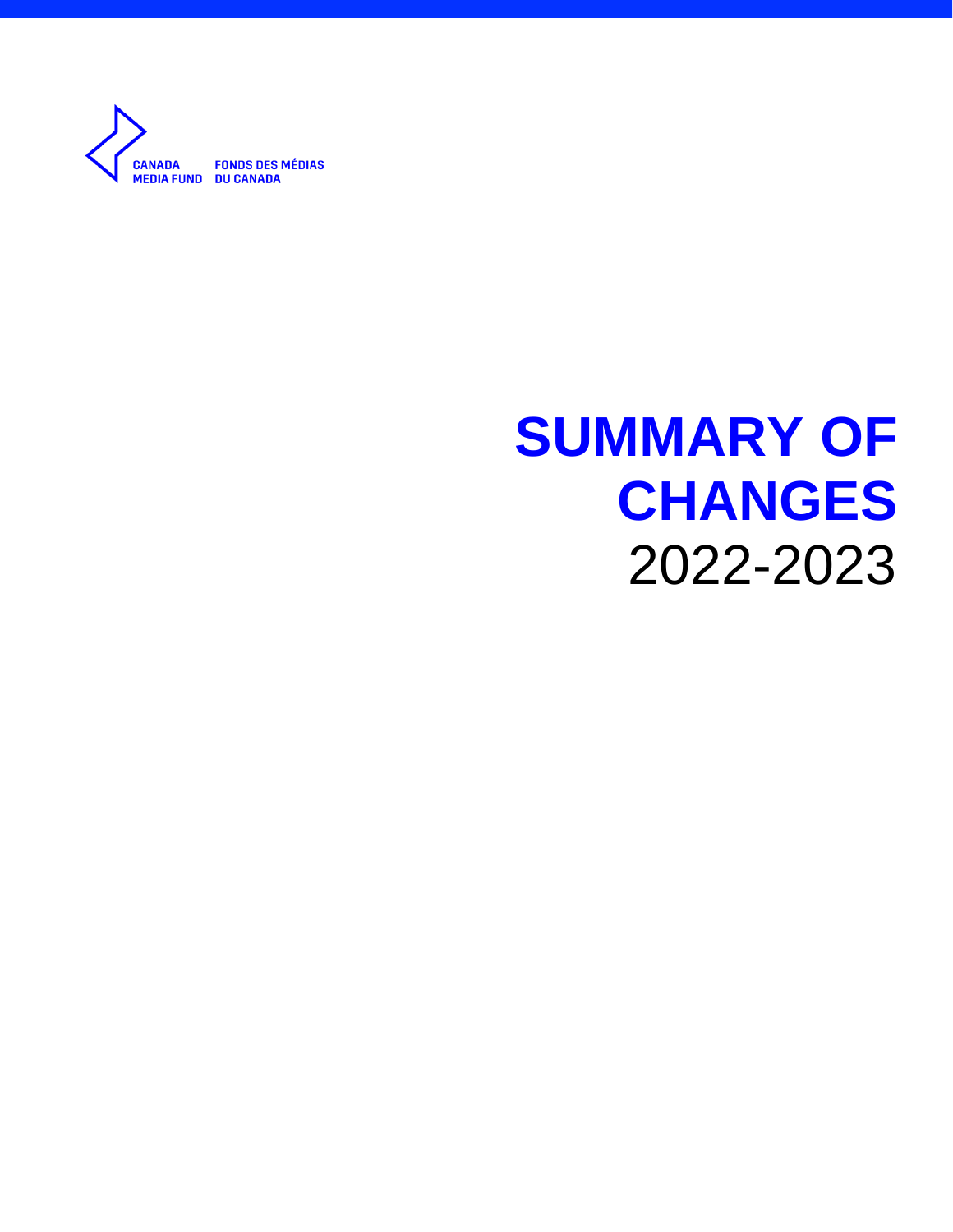## **TABLE OF CONTENTS**

| 1. |                                                                                                                   |  |
|----|-------------------------------------------------------------------------------------------------------------------|--|
| 2. |                                                                                                                   |  |
| 3. |                                                                                                                   |  |
| 4. |                                                                                                                   |  |
|    |                                                                                                                   |  |
|    | Changes applicable to the Innovation & Experimentation, Commercial Projects (C2P), Prototyping and Digital Linear |  |
|    |                                                                                                                   |  |
|    |                                                                                                                   |  |
|    |                                                                                                                   |  |
| 5. |                                                                                                                   |  |
|    |                                                                                                                   |  |
|    |                                                                                                                   |  |
|    | Changes applicable to the Diverse Languages Program, Francophone Minority Program and POV Program 8               |  |
|    |                                                                                                                   |  |
|    |                                                                                                                   |  |
|    |                                                                                                                   |  |
|    |                                                                                                                   |  |
|    |                                                                                                                   |  |
|    |                                                                                                                   |  |
|    |                                                                                                                   |  |
|    |                                                                                                                   |  |
|    |                                                                                                                   |  |
|    |                                                                                                                   |  |
|    |                                                                                                                   |  |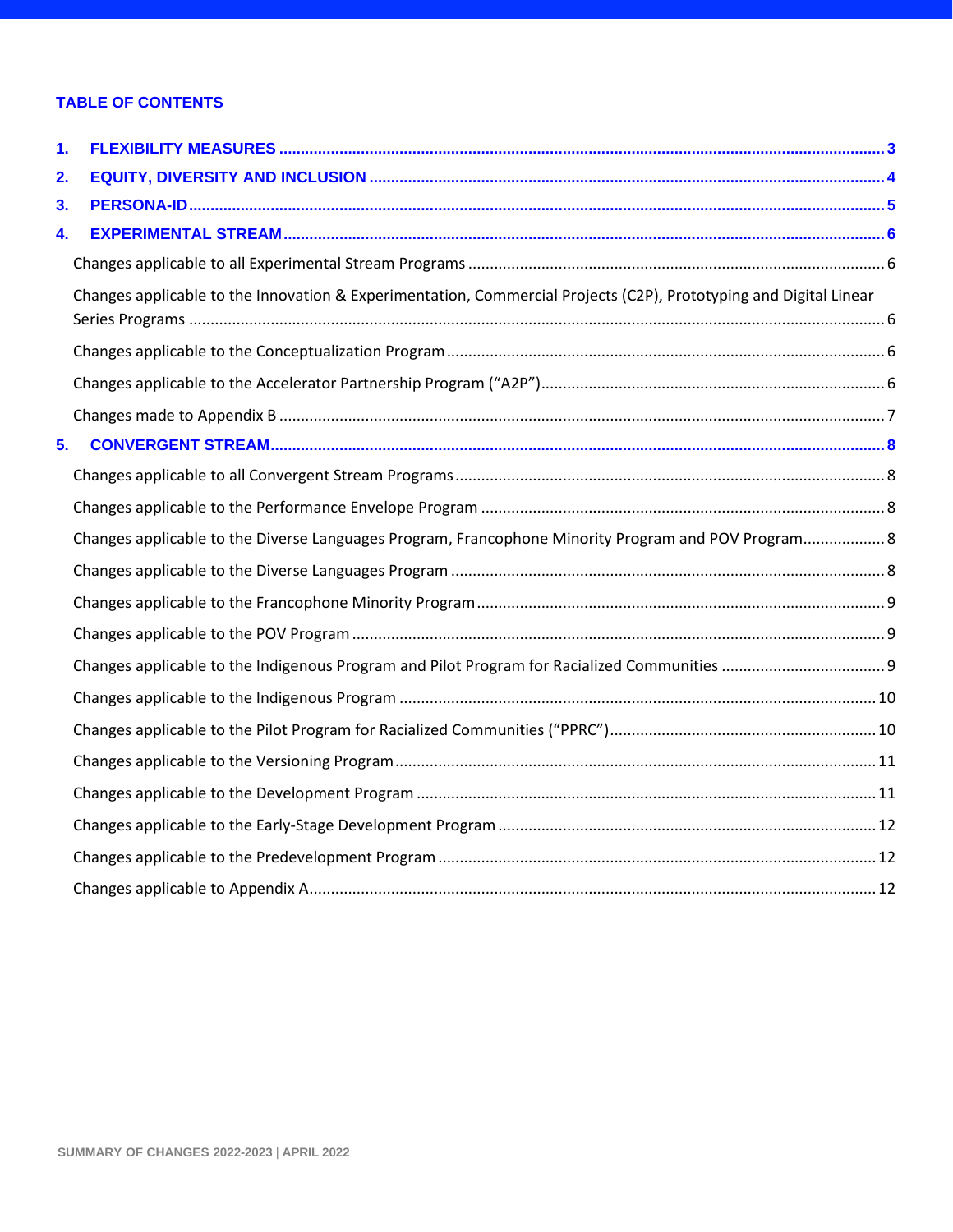## <span id="page-2-0"></span>**1. FLEXIBILITY MEASURES**

*Continuation of the Flexibility Measures in 2022-2023*

- Introduced in May 2020 as response to the COVID-19 pandemic with the majority of measures continued in the 2021-2022 Program year – the CMF will continue the 2021-2022 operational and policy flexibility measures for its Programs and policies in 2022 -2023.
	- o *See 2022-2023 Flexibility Measures*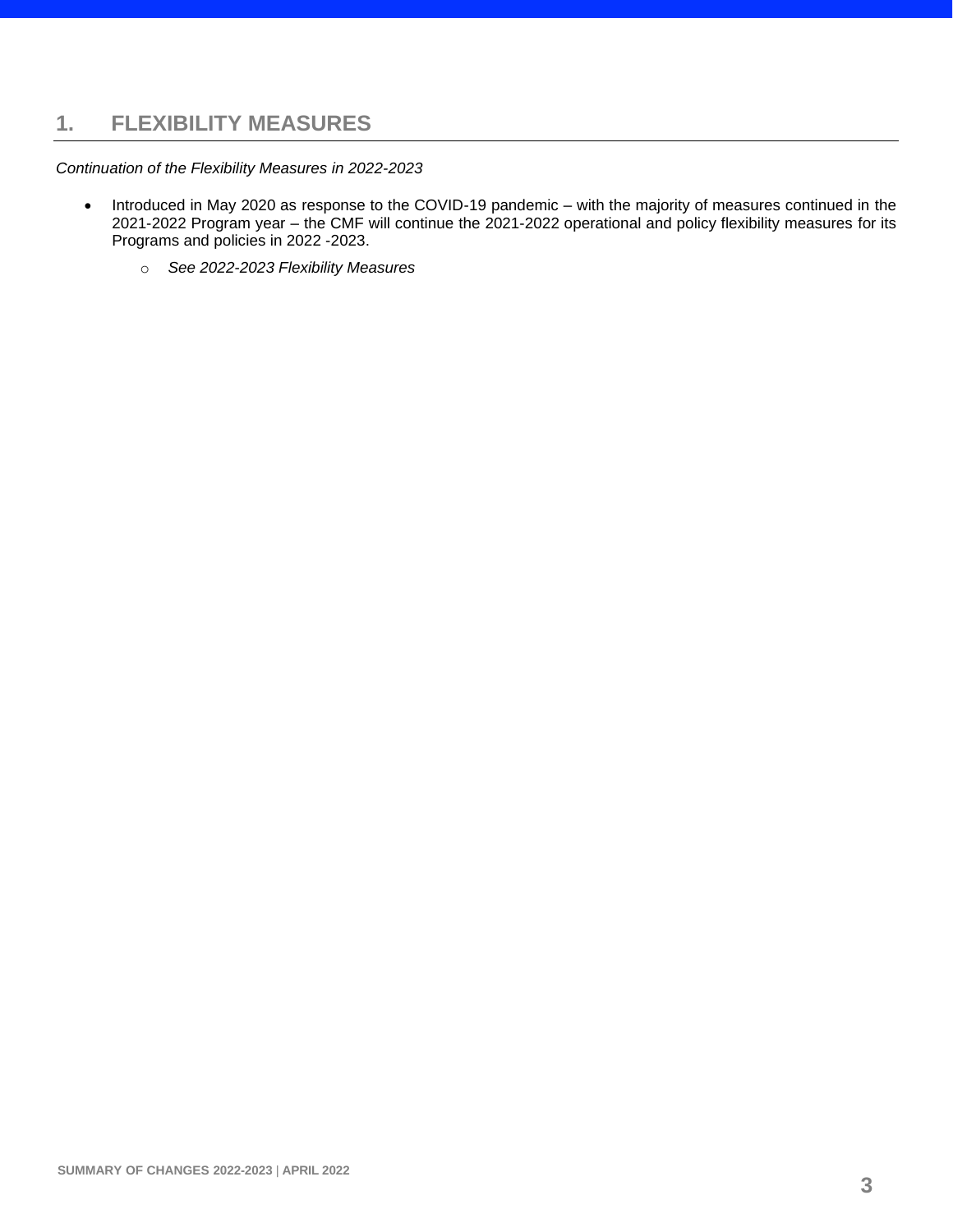## <span id="page-3-0"></span>*Expansion of "Diverse Community" definition*

- After focusing on Indigenous Peoples to Canada and Racialized Communities in year 1 of its Equity and Inclusion Strategy, the CMF will expand its definition of "Diverse Community" and include the following groups 2022-2023:
	- o 2SLGBTQ+; and
	- $\circ$  Persons with disabilities

Individuals who belong to these communities will now count for any CMF Program that has a "Diverse Community" initiative, specifically:

- The "Diverse Community Production Licences" Factor in the **Performance Envelope Program**;
- The newly introduced "Diverse Community Development Fee" Factor in the **Development Envelope Program;**
- Points in the Evaluation Grids of the **majority of selective Convergent and Experimental Stream Programs**; and
- Reserved portions of Program budgets for the **Conceptualization Program, Predevelopment Program and Early-Stage Development Program**.

The definition of "Diverse Community" will be contained in section 2.1.1 of each applicable Program's Guidelines, with a more expansive definition contained in the CMF's Appendix A reference document.

Of note, there will be changes to how "Diverse Community" projects are calculated in some Programs and these changes are discussed in greater detail later in this document.

## *Gender Balance initiatives*

- Beginning in 2022-2023, the CMF will expand its gender balance initiatives to include "individuals that identify as women". Individuals that meet this broadened definition will now count for any CMF Program that has a gender initiative, specifically:
	- o The gender balance requirement in the **Performance Envelope Program;**
	- o The gender balance requirement in the **Development Envelope Program;** and
	- o Points in the Evaluation Grids of the **majority of selective Convergent and Experimental Stream Programs**.

## *Diverse Community and Gender - Emphasis on Paid Positions*

• Beginning in 2022-2023, the CMF will emphasize that only paid positions will count towards the evaluation of positions for Diverse Community Gender Balance initiatives and the information provided in the Project's budget will take precedence.

## *Introduction of Accessibility Support*

- Beginning in 2022-2023, the CMF will introduce its Accessibility Support initiative which will offer financial assistance to individuals who identify as persons with disabilities in overcoming possible barriers during the application process to the CMF's funding Programs.
	- o *See the Accessibility Support Guidelines*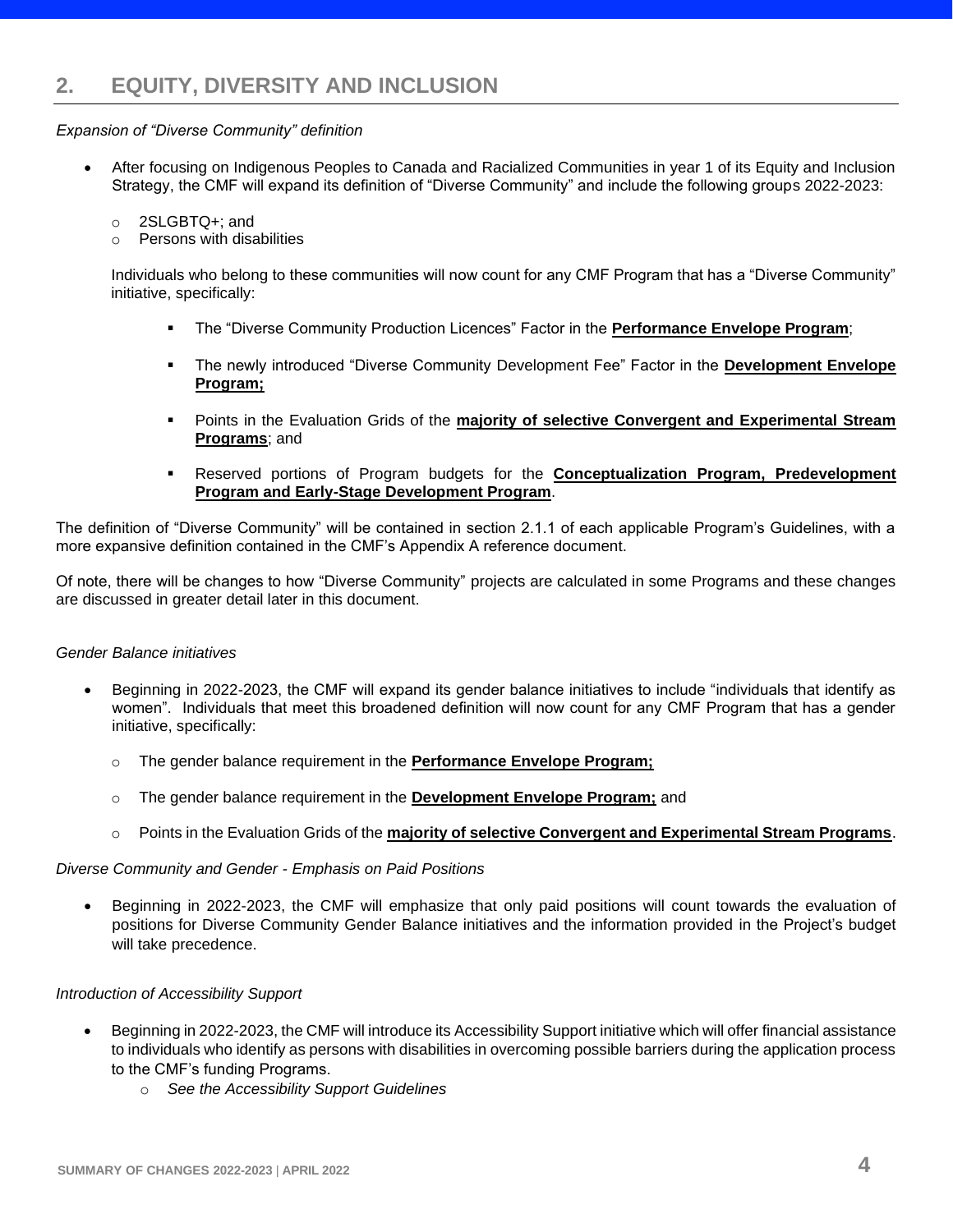## <span id="page-4-0"></span>*Introduction of PERSONA-ID*

- Beginning in 2022-20223, the CMF will formally roll-out PERSONA-ID, its new self-identification system that will measure and monitor the demographic representation and participation of all (i) individuals with ownership and control on projects seeking CMF funding and (ii) key personnel on projects seeking CMF funding
	- o While participation in the PERSONA-ID process is voluntary, CMF Applicants and Broadcasters should note that **it will be a necessary step for all directors/shareholders and enumerated key personnel on any project funding application that seeks to benefit from or comply with a CMF Diverse Community or gender initiative,** specifically:
		- **Designated Programs aimed at Indigenous Peoples to Canada and Racialized Communities;**
		- **EXECT** Selective Program gender balance and Diverse Community evaluation grid points;
		- Performance/Development Envelope Program gender balance requirements and Diverse Community credit in Envelope allocations;
		- Reserved budgets for Diverse Community applications.

Specifically, CMF Applicants will no longer be asking any enumerated key personnel about how they identify. Instead, enumerated key personnel will be required to provide CMF Applicants with their PERSONA-ID number which will be included in each CMF Application.

In turn, the CMF and CMFPA will access each individual's PERSONA-ID number associated with a Project application and determine if the cumulative individual identities qualify the Project for a CMF Diverse Community or gender initiative.

- o All detailed information gathered through PERSONA-ID will remain confidential. However, in keeping with the principle of transparency, the CMF will publish anonymous and aggregated data to give industry stakeholders a clear picture on the various communities accessing CMF funding.
- $\circ$  In addition to Projects with a Diverse Community or gender initiative, the CMF encourages all individuals working in key roles in Canada's audiovisual industries to sign up for a PERSONA-ID number. This will will allow the CMF to have reliable data as it evolves its programs and policies.
- $\circ$  To learn more about PERSONA-ID, please visit the CMF's **PERSONA-ID page on its website.** Further, the CMF will be holding a separate and specific webcast on PERSONA-ID in April 2022.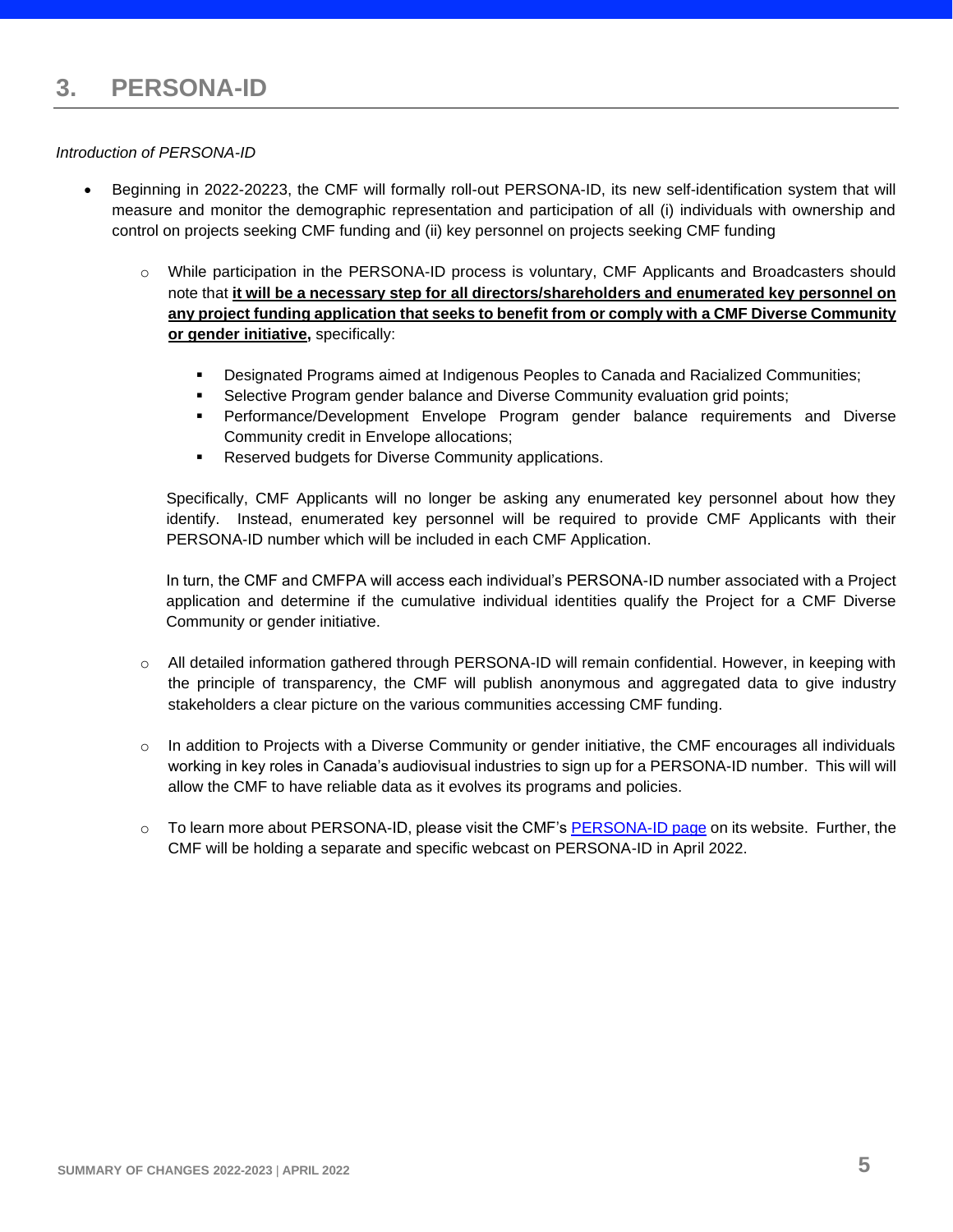## <span id="page-5-1"></span><span id="page-5-0"></span>**Changes applicable to all Experimental Stream Programs**

## *Environmental Sustainability*

- Beginning in 2022-2023, the CMF encourages all Applicants to implement more environmentally-sustainable practices and cleaner technologies – and reduce the use of unsustainable resources – in the creation and exploitation of their Projects.
	- o *See the Miscellaneous Requirements section of each Program's Guidelines*

## <span id="page-5-2"></span>**Changes applicable to the Innovation & Experimentation, Commercial Projects (C2P), Prototyping and Digital Linear Series Programs**

## *Evaluation Grid – Projects from members of Diverse Communities*

- Previously, all Experimental Programs' respective Evaluation Grids awarded a project 2 points if a member (or members) of a Diverse Community owned and controlled at least 51% of the Applicant company and of all rights necessary to produce and exploit the Project.
- Now, all Experimental Programs' respective Evaluation Grids will award a project 2 points if at least 40% of the enumerated Eligible Positions are held by members of a Diverse Community. As noted above in section 2, "Diverse Community" will be expanded to also include (i) the 2SLGBTQ+ community and (ii) persons with disabilities.
	- o *See Evaluation Grids in Innovation & Experimentation, C2P, Prototyping and Digital Linear Series Program Guidelines*

## <span id="page-5-3"></span>**Changes applicable to the Conceptualization Program**

## *Diverse Community Project – Reserved portion of budget*

- Previously, at least 25% of the Conceptualization Program's budget was exclusively reserved for Projects where a member (or members) of a Diverse Community owned and controlled at least 51% of the Applicant company and of all rights necessary to produce and exploit the Project.
- Now, at least 25% of the Conceptualization Program's budget will be exclusively reserved for Projects where at least 40% of the enumerated Eligible Positions are held by members of a Diverse Community. As noted above in section 2, "Diverse Community" will be expanded in 2022-2023 to also include (i) the 2SLGBTQ+ community and (ii) persons with disabilities.
	- o *See Conceptualization Program Guidelines*

## *Expand Eligibility*

- Previously, Applicants were excluded from applying to the Program if they had previously received any funding from an interactive Experimental Stream Program.
- <span id="page-5-4"></span>• Now, the exclusion will only apply to Applicants who have received previous *production* funding from an interactive Experimental Stream Program and Applicants who previously received funding from the Conceptualization and/or Prototyping Programs are eligible to apply.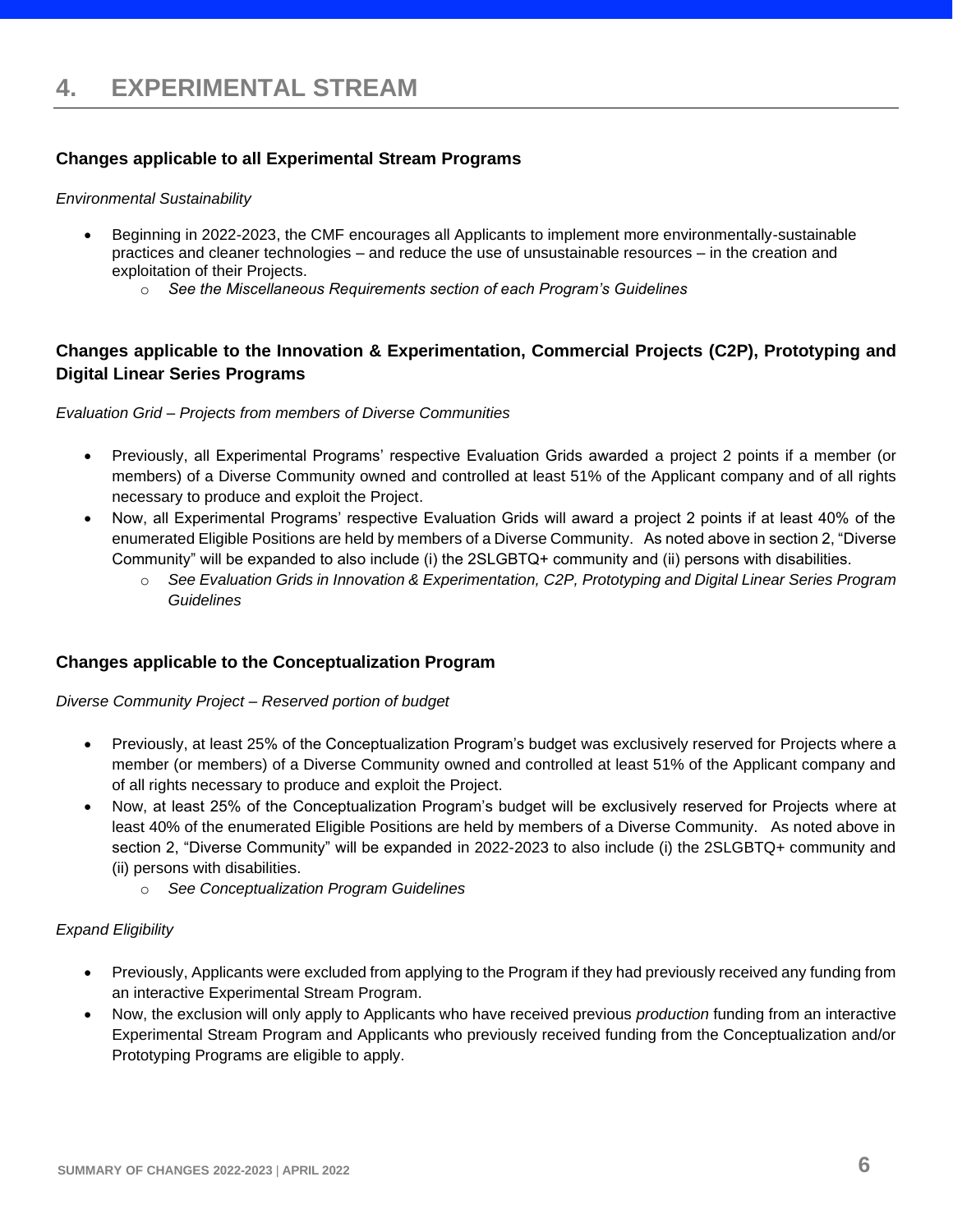## **Changes applicable to the Accelerator Partnership Program ("A2P")**

*Revised list of Approved Business Accelerators*

- The list of business accelerators approved to provide acceleration services through this Program has been revised. Eligibility of other business accelerators will be evaluated on a case-by-case basis.
	- o *See the Accelerator Partnership Program Guidelines*

## <span id="page-6-0"></span>**Changes made to Appendix B**

*Chapter 5 – Insurance Policy – additional detail*

- Beginning in 2022-2023, the CMF has updated its Experimental Stream Insurance Policy and provided more guidance on the type of insurance and coverage that Applicants will need to obtain for their Projects. Applicants are reminded that they need to select the most suitable insurance option that reflects the level of risk generated by their Projects.
	- o *See page 5-1 of Appendix B*

## *Changes in Digital Media Reporting in the Experimental Stream*

- Beginning in 2022-2023, the CMF will be updating its Digital Media Reporting requirements (i.e., audience reach and consumption metrics) for interactive projects in the Experimental Stream that receive production-stage funding. Potential Applicants to the Innovation & Experimentation and/or Commercial Projects Programs should review the new requirements in advance of submitting a 2022-2023 application.
	- o *See the CMF's [Digital Media Reporting](https://cmf-fmc.ca/digital-media-reporting/) page on its website and contact [DMreporting@cmf-fmc.ca](mailto:DMreporting@cmf-fmc.ca) with any questions.*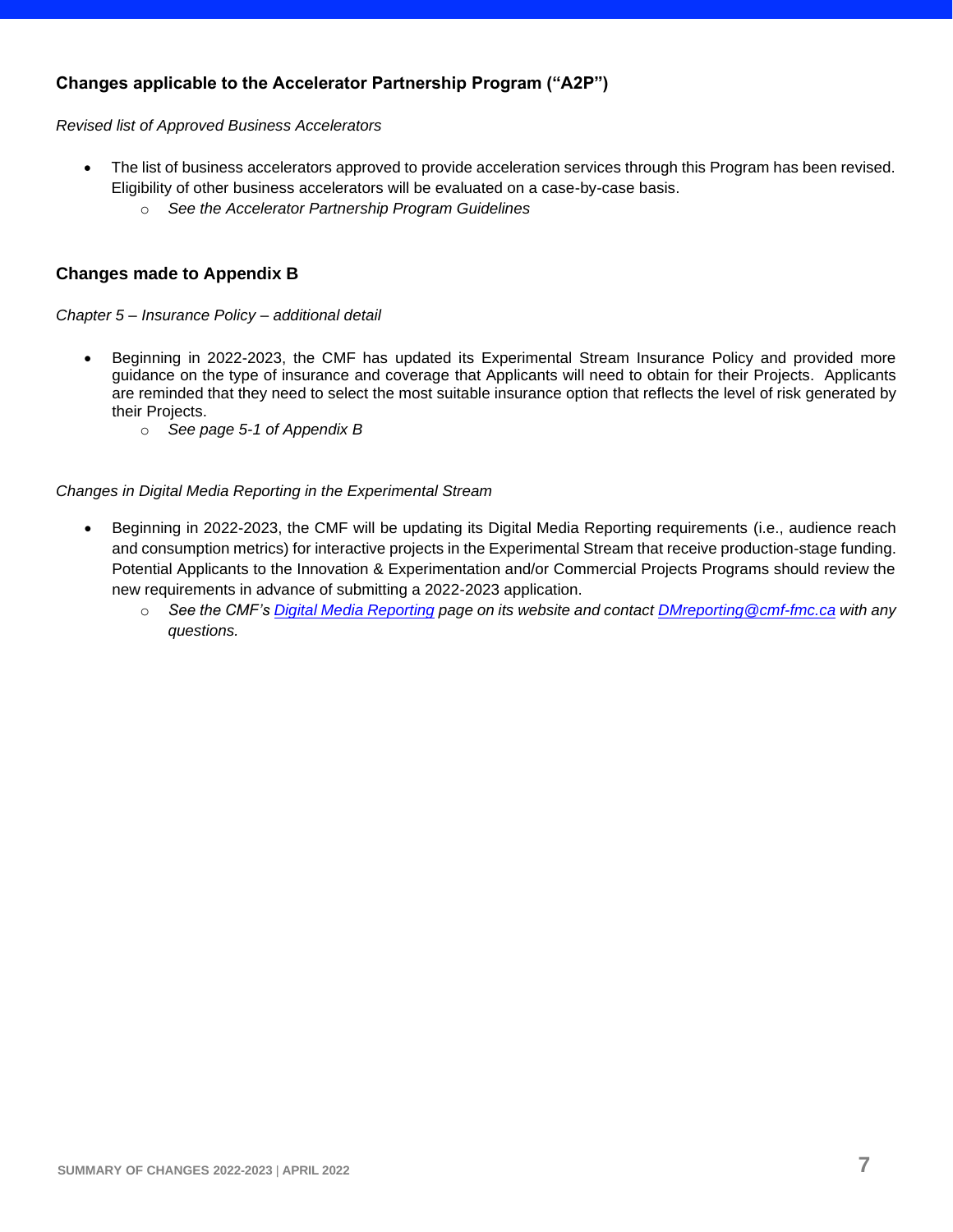## <span id="page-7-1"></span><span id="page-7-0"></span>**Changes applicable to all Convergent Stream Programs**

## *Environmental Sustainability*

- Beginning in 2022-2023, the CMF encourages all Applicants to implement more environmentally-sustainable practices and cleaner technologies – and reduce the use of unsustainable resources – in the development, production and exploitation of their Projects.
	- o *See the Miscellaneous Requirements section of each Program's Guidelines*

## <span id="page-7-2"></span>**Changes applicable to the Performance Envelope Program**

## *Introduction of Children & Youth Animated Theatrically-released Feature Film Licence Fee Thresholds*

- Beginning in 2022-2023, the CMF will introduce two separate Licence Fee Thresholds (one for the English- and one for the French-language market) for animated theatrically-released feature films in the Children & Youth Genre. In addition to provide a broadcast licence that meets the Licence Fee Threshold described below, Applicants will be required to provide a distribution agreement for the Canadian theatrical release of their project as part of their application:
	- o **English:** 5% of Eligible Costs or \$230,000 per project, whichever is less*;*
	- o **French:** 5% of Eligible Costs or \$150,000 per project, whichever is less*.* 
		- *See section 3.2.TV.5.1 of the Performance Envelope Program Guidelines.*

## *Diverse Community Definition*

- Beginning in 2022-2023, the CMF will emphasize that the Diverse Community member(s) of an Applicant company must (i) exercise full control of the creative, artistic, technical and financial aspects of the Television Component and (ii) has meaningfully participated in the Television Component's development in order for their project to qualify as a Diverse Community Project in the Performance Envelope Program.
	- o *See section 2.1.1 of the Performance Envelope Program Guidelines.*

## <span id="page-7-3"></span>**Changes applicable to the Diverse Languages Program, Francophone Minority Program and POV Program**

## *Evaluation Grid – Projects from members of Diverse Communities*

- Previously, each Program's respective Evaluation Grid awarded a project 2 points if a member (or members) of a Diverse Community owned and controlled at least 51% of the Applicant company and of all rights necessary to produce and exploit the Project.
- <span id="page-7-4"></span>• Now, each Program's respective Evaluation Grid will award a project 2 points if at least 40% of the enumerated Production and Creative Teams are held by members of a Diverse Community. As noted above in section 2, "Diverse Community" will be expanded in 2022-2023 to also include (i) the 2SLGBTQ+ community and (ii) persons with disabilities.
	- o *See Evaluation Grids in the Diverse Languages Program, Francophone Minority Program and POV Program*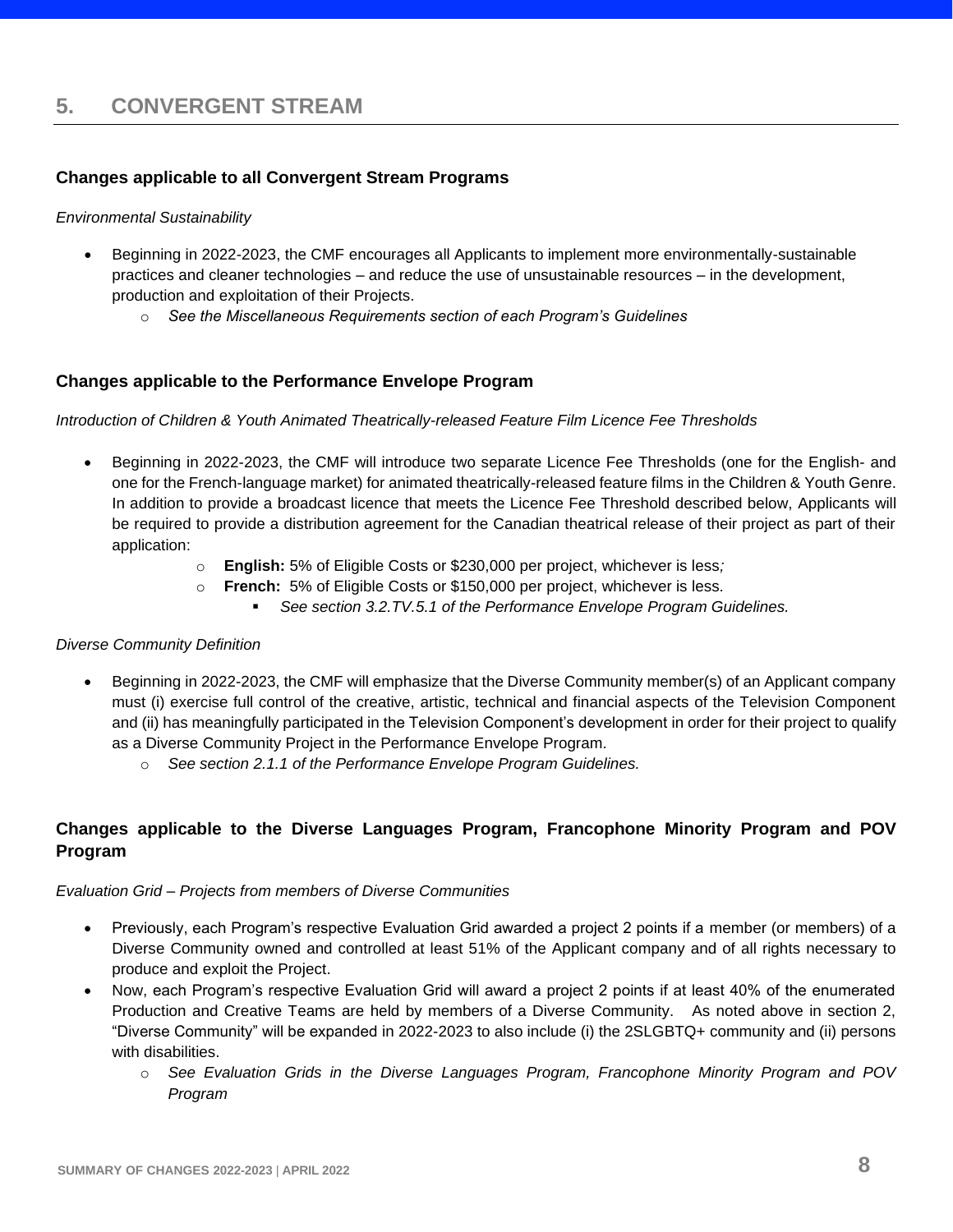## **Changes applicable to the Diverse Languages Program**

*Cap on number of submitted projects with same Broadcaster attached*

- Beginning in 2022-2023, this Program will accept a maximum of 10 Projects with licence fees from the same Canadian Broadcaster.
	- o *See section 2.1 of the Diverse Languages Program Guidelines*

## <span id="page-8-0"></span>**Changes applicable to the Francophone Minority Program**

## *Eligible Projects*

- Previously, while either the screenwriter, or the director, of an Eligible Project had to reside outside Quebec, caseby-case exceptions could be made for a Quebec resident to co-direct or co-write the project with a non-Quebec writer or director if the Quebec resident's individual's contribution would demonstrably foster development of francophone talent outside Quebec.
- Now, the case-by-case exceptions will be narrowed and Quebec residents may only co-direct or co-write a project if the non-Quebec resident is an emerging writer or director.
	- o *See Section 3.2 of the Francophone Minority Program Guidelines*

## <span id="page-8-1"></span>**Changes applicable to the POV Program**

## *Change in Program name*

• Beginning in 2022-2023, the English POV Program will be renamed the POV Program.

## *Eligible Projects*

- Previously, an Eligible Project in the POV Program had to be English-language, one-off Auteur Point of View/Creative Documentaries.
- Now, Eligible Projects in this Program will be expanded to also include French-language, one-off Auteur Point of View/Creative Documentaries.
	- o *See section 3.2 of the POV Program Guidelines*

## <span id="page-8-2"></span>**Changes applicable to the Indigenous Program and Pilot Program for Racialized Communities**

## *Increase the Development/Predevelopment portion of the budget*

- Previously, up to 10% of each Program's budget was reserved for Development and Predevelopment projects.
- Now, up to 15% of each Program's budget will be reserved for Development and Predevelopment projects.
	- o *See section 2.1.2 of each Program's Guidelines*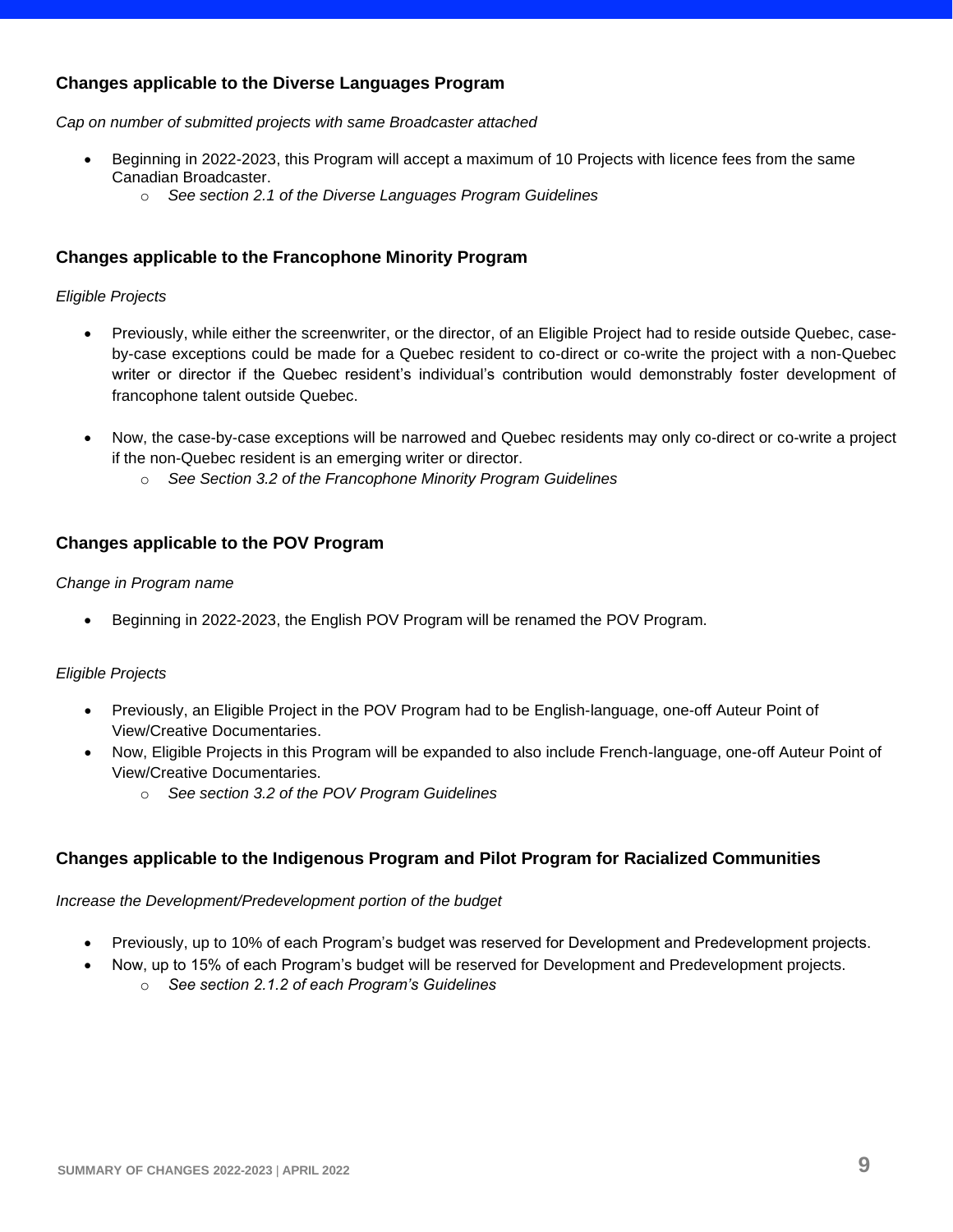## *Reduce the number of submitted Development and Predevelopment projects*

- Previously, Applicants could submit up to 2 projects in Development and 2 projects in Predevelopment in each Program.
- Now, this number will be reduced and Applicants may only submit 1 project in Development and 1 project in Predevelopment in each Program.
	- o *See section 2.1.2 of each Program's Guidelines*

## <span id="page-9-0"></span>**Changes applicable to the Indigenous Program**

*Evaluation Grid – Producer Statement*

- Previously, the Producer Statement section in the Evaluation Grid of each Program was evaluated on the following:
	- $\circ$  The Creative and Production teams' specific connection to the material and how well suited they are to tell this story;
	- $\circ$  The proportion of Indigenous peoples of Canada to non-Indigenous peoples of Canada intended to be hired on the Project (i) in general and (ii) specifically on the Creative and Production Teams;
	- $\circ$  The steps taken to ensure the respectful and authentic representation of Indigenous peoples onscreen;
	- $\circ$  If relevant, the steps the Production and Creative teams have undertaken (or plan to take) to build relationships with any underrepresented community impacted by this Project.
- Now, the Producer Statement will be evaluated on the following:
	- $\circ$  The Creative and Production Teams' specific connection to the material and how well suited they are to tell this story or explore this subject matter. And, if relevant, the steps the Teams have undertaken (or plan to take) to support or build relationships with the communities represented onscreen and which may be impacted directly or indirectly by the production or exploitation of the project.
		- *See section 2.4 of the Indigenous Program Guidelines*

## <span id="page-9-1"></span>**Changes applicable to the Pilot Program for Racialized Communities ("PPRC")**

*Cap on number of submitted projects with same Broadcaster attached*

- Beginning in 2022-2023, the Development and Predevelopment portion of the PPRC's budget will accept a maximum of 10 applications with Development Fees and/or letters of interest from the same Canadian Broadcaster. For clarity, Broadcasters can commit Development Fees, letter of interest, or a combination of the two, but each Broadcaster will be capped at 10 total commitments
	- o *See section 2.1.2 of the PPRC Guidelines*

## *Removal of Canadian Broadcaster Licence Fee Flexibility for Feature Films*

- Previously, provided they had secured a minimum financing commitment from an arm's length Canadian third-party of 15% of the Project's Eligible Costs, the CMF allowed Applicants to apply to the Program with any Eligible Project that did not have attached Canadian Broadcaster.
- Now, the CMF will remove this flexibility for Feature Film projects and they will be required to have an Eligible Licence Fee that meets the Licence Fee Threshold from a Canadian Broadcaster at application.
	- o *See section 3.2.TV.6 of the PPRC Guidelines*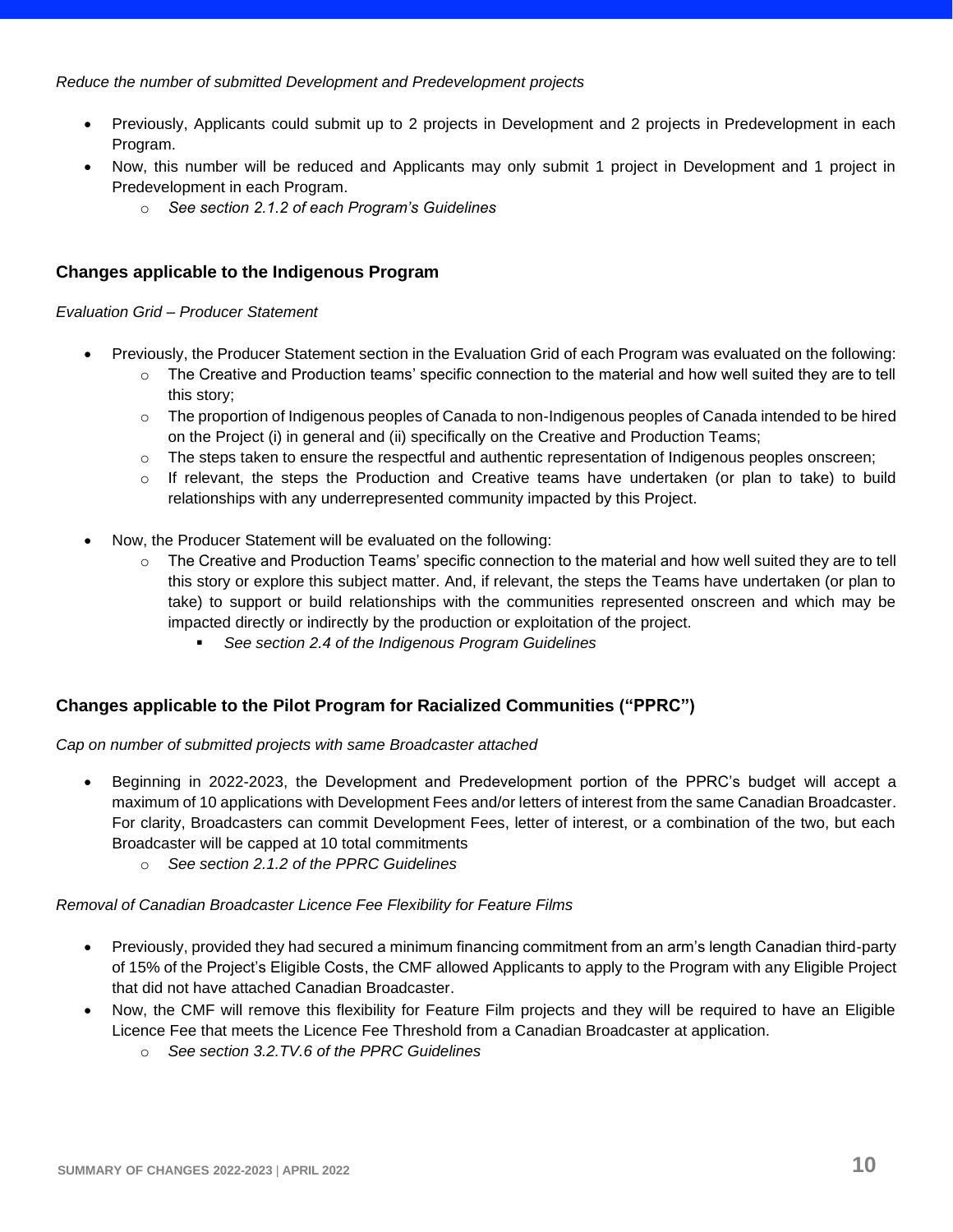## *Eligible Project*

- Beginning in 2022-2023, a Project will only be eligible for production funding in the PPRC if 2 out of either the Producer, Screenwriter or Director positions are held by members of a Racialized Community. In the case of the Producer, this will be determined by the ownership and control of the Applicant production company. Finally, if the Project is episodic, this requirement will apply to every episode.
	- o *See section 3.2 of the PPRC Guidelines*

## *Evaluation Grid – Producer Statement*

- Previously, the Producer Statement section in the Evaluation Grid of each Program was evaluated on the following:
	- $\circ$  The Creative and Production teams' specific connection to the material and how well suited they are to tell this story;
	- $\circ$  The proportion of members of Racialized Communities to members of non-Racialized Communities intended to be hired on the Project (i) in general and (ii) specifically on the Creative and Production Teams;
	- o The steps taken to ensure the respectful and authentic representation of members of Racialized Communities onscreen;
	- o If relevant, the steps the Production and Creative teams have undertaken (or plan to take) to build relationships with any underrepresented community impacted by this Project.
- Now, the Producer Statement will be evaluated on the following:
	- $\circ$  The Creative and Production Teams' specific connection to the material and how well suited they are to tell this story or explore this subject matter. And, if relevant, the steps the Teams have undertaken (or plan to take) to support or build relationships with the communities represented onscreen and which may be impacted directly or indirectly by the production or exploitation of the project.
		- See section 2.4 of the PPRC Guidelines

## <span id="page-10-0"></span>**Changes applicable to the Versioning Program**

## *Cap on number of submitted projects*

- Previously, Eligible Applicants could apply to the Program with a maximum of 10 applications.
	- Now, Eligible Applicants may apply to the Program with a maximum of 5 applications.
		- o *See section 2.1 of the Versioning Program Guidelines*

## <span id="page-10-1"></span>**Changes applicable to the Development Program**

## *Introduction of the Diverse Community Development Fee Factor*

• Beginning in 2022-2023, the CMF will introduce a new Development Envelope Factor: the "Diverse Community Development Fee Factor".

Credit for the Diverse Community Development Factor will mirror the approach in the Performance Envelope Program and will be based on Eligible Development Fees for Eligible Projects from Applicants that are owned and controlled (i.e., 51%) by members of a Diverse Community. As noted above in section 2, "Diverse Community" will be expanded in 2022-2023 to also include (i) the 2SLGBTQ+ community and (ii) persons with disabilities. Further, like the change in the Performance Envelope Program, a Diverse Community member(s) of an Applicant company must (i) exercise full control of the creative, artistic, technical and financial aspects of the Television Component and (ii) is meaningfully participating in the Television Component's development in order for their project to qualify for this new development envelope factor under the Development Program.